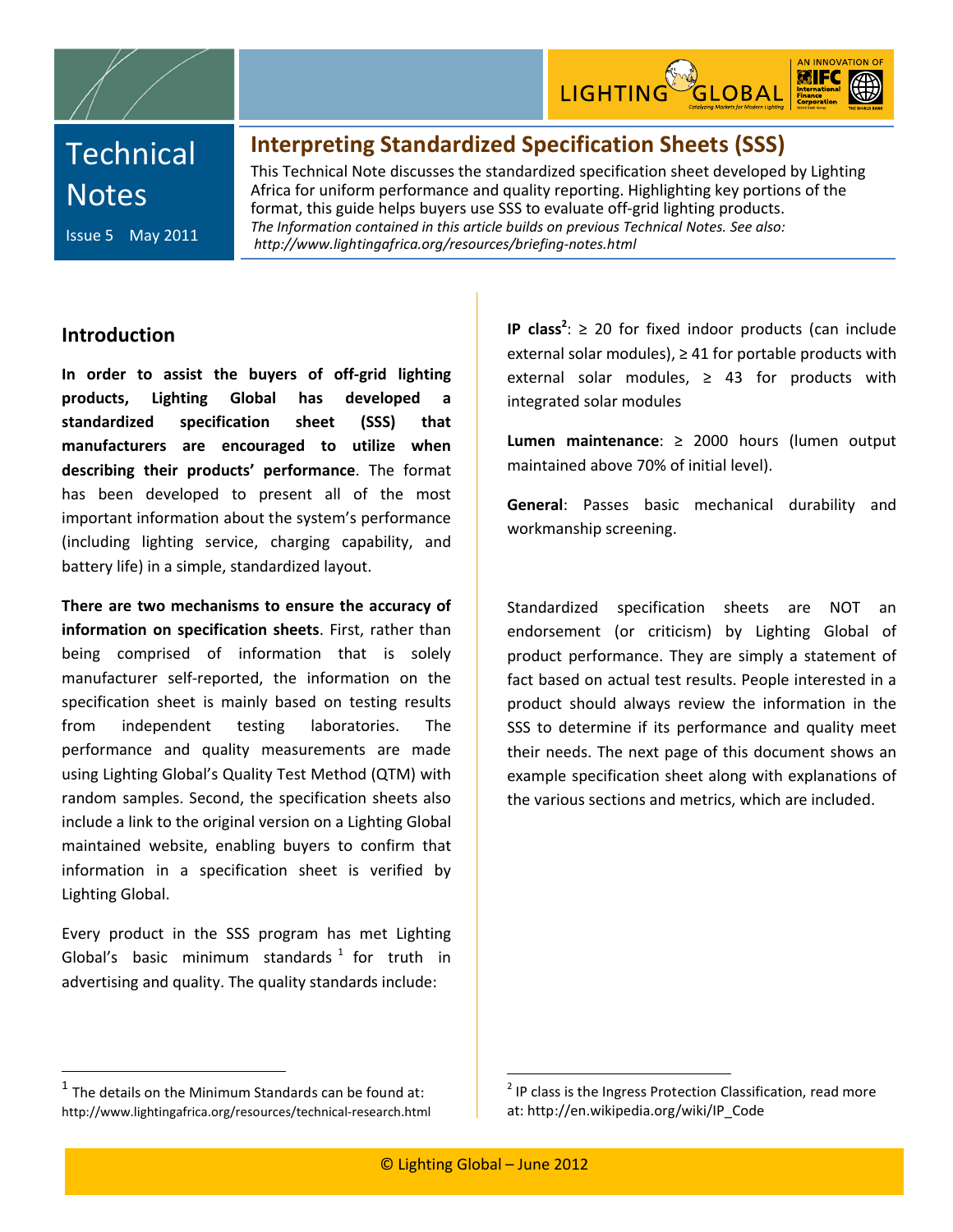| <b>Example Product</b>                                                                        |                                                                                         |
|-----------------------------------------------------------------------------------------------|-----------------------------------------------------------------------------------------|
|                                                                                               | Verify specifications at:<br>www.lightingafrica.org/specs/EX_01                         |
| <b>Overall Performance</b>                                                                    |                                                                                         |
| "High" setting: 25 lumens for<br>4 hours after one day of solar charging                      |                                                                                         |
| <b>General Information</b>                                                                    |                                                                                         |
| Manufacturer                                                                                  | Example Corporation, Inc.                                                               |
| <u>.</u><br><b>Product Name</b>                                                               | Example Lamp 3000+                                                                      |
| <b>Model Number</b>                                                                           | ABC12345                                                                                |
| Contact                                                                                       | janedoe@examplecorp.com                                                                 |
| Website                                                                                       | www.examplecorp.com                                                                     |
| Warranty                                                                                      | 6 months for lamp, 1 year for solar module; see detailed<br>terms for more information. |
| <b>Run Time</b>                                                                               |                                                                                         |
| *Autonomous Run Time (full battery)                                                           | 6.0 hours on "high" setting                                                             |
| "Lighting hours per solar day (PV only)                                                       | 4.0 hours on "high" setting                                                             |
| <b>*Lighting System</b>                                                                       |                                                                                         |
| *Lamp type                                                                                    | <b>LED</b>                                                                              |
| *Light output                                                                                 | 25 lumens on "high" setting                                                             |
| *Light output at 2000 hours                                                                   | 23 lumens on "high" setting                                                             |
| Light                                                                                         | Warm<br>Daylight Cool<br>Color Appearance (more red)<br><b>II</b> (more blue)           |
| Omni<br><b>Distribution</b>                                                                   | (100%)<br>$(50\%)$<br><b>Color Rendering</b><br>CRI: 85-                                |
| <b>Charging System</b>                                                                        |                                                                                         |
| Charge type(s)                                                                                | Solar PV                                                                                |
| <b>Storage System</b>                                                                         |                                                                                         |
| Storage Type                                                                                  | Rechargeable NiMH (3x AA in package)                                                    |
| Nominal Battery Voltage                                                                       | 3.6 volts DC                                                                            |
| •Battery Capacity                                                                             | 650 milliamp hours                                                                      |
| <b>Battery Protection</b>                                                                     | Active HVD and LVD                                                                      |
| <b>Easily Replaceable Battery?</b>                                                            | <b>No</b>                                                                               |
| Additional Information & Special Features<br>Lamp Housing: Injection molded ABS               |                                                                                         |
|                                                                                               |                                                                                         |
| Standard feature: Mobile phone charging with six connectors<br>Factory Certification: ISO9001 |                                                                                         |
| *Date of Sample Procurement for Testing                                                       | January 2011                                                                            |
|                                                                                               | <b>Revision 2011.01</b>                                                                 |